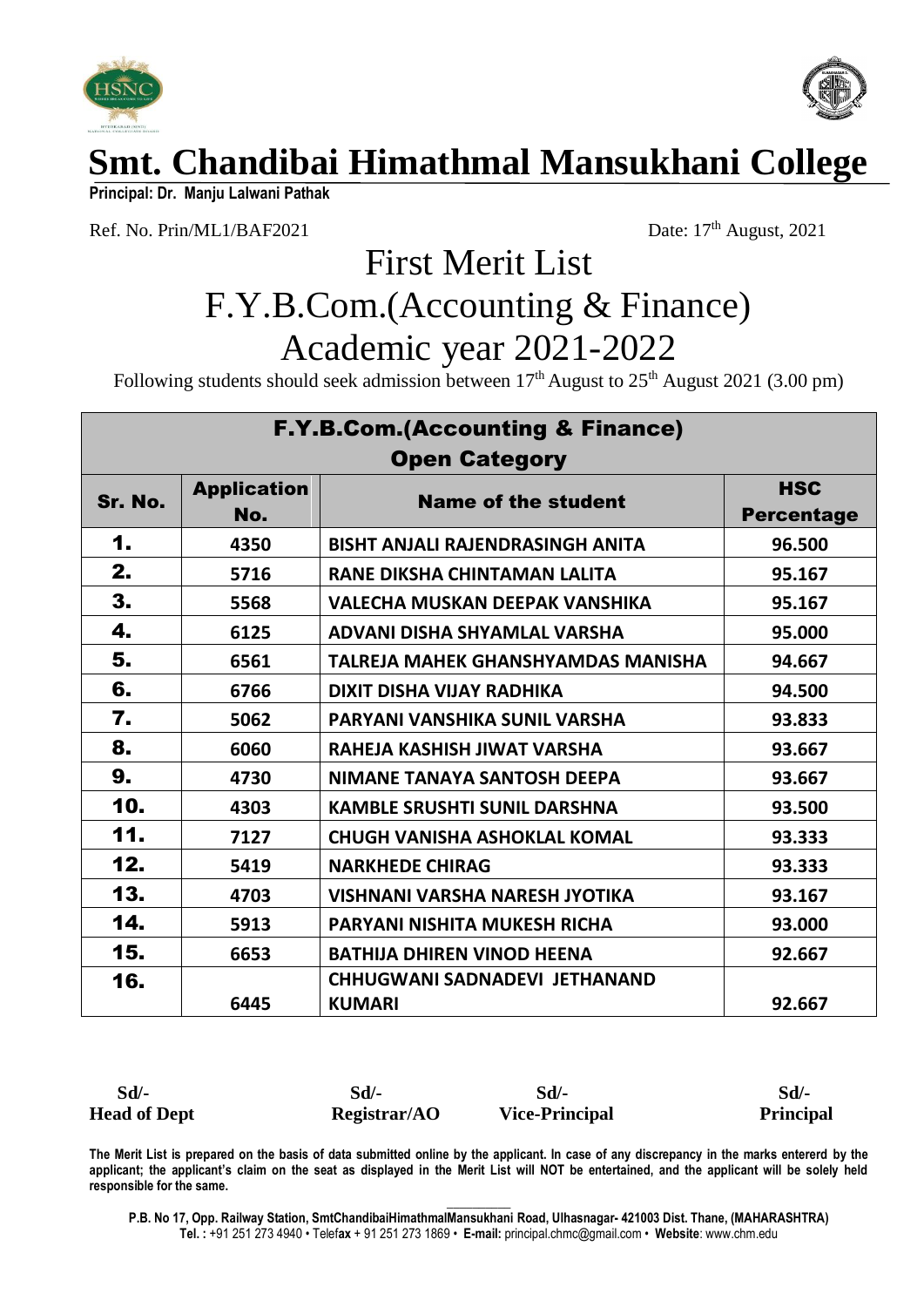



**Principal: Dr. Manju Lalwani Pathak** 

Ref. No. Prin/ML1/BAF2021 Date:  $17<sup>th</sup>$  August, 2021

# First Merit List F.Y.B.Com.(Accounting & Finance) Academic year 2021-2022

Following students should seek admission between 17<sup>th</sup> August to 25<sup>th</sup> August 2021 (3.00 pm)

| <b>F.Y.B.Com.(Accounting &amp; Finance)</b> |                    |                                         |                   |
|---------------------------------------------|--------------------|-----------------------------------------|-------------------|
| <b>Open Category</b>                        |                    |                                         |                   |
| Sr. No.                                     | <b>Application</b> | <b>Name of the student</b>              | <b>HSC</b>        |
|                                             | No.                |                                         | <b>Percentage</b> |
| 17.                                         | 5683               | TALREJA RAJIV JAIKUMAR VARSHA           | 92.667            |
| 18.                                         | 4920               | YADAV LAXMI LALCHANDRA SEETADEVI        | 92.667            |
| 19.                                         | 6363               | <b>BHANUSHALI YUKTA MOHAN NIRMALA</b>   | 92.500            |
| 20.                                         | 4664               | <b>PAUL NISHA NIKHIL ANITA</b>          | 92.333            |
| 21.                                         | 5335               | <b>HEMNANI ROSHNI ASHOK KIRAN</b>       | 92.000            |
| 22.                                         | 4786               | <b>CHINDARKAR BHAKTI SANTOSH SHWETA</b> | 92.000            |
| 23.                                         | 5526               | REWANE SHREYA RAJENDRA VAISHALI         | 91.833            |
| 24.                                         | 5054               | SAHIJANI DAKSH DINESH BARKHA            | 91.667            |

 **Sd/- Sd/- Sd/- Sd/- Head of Dept Registrar/AO Vice-Principal Principal**

**The Merit List is prepared on the basis of data submitted online by the applicant. In case of any discrepancy in the marks entererd by the applicant; the applicant's claim on the seat as displayed in the Merit List will NOT be entertained, and the applicant will be solely held responsible for the same.**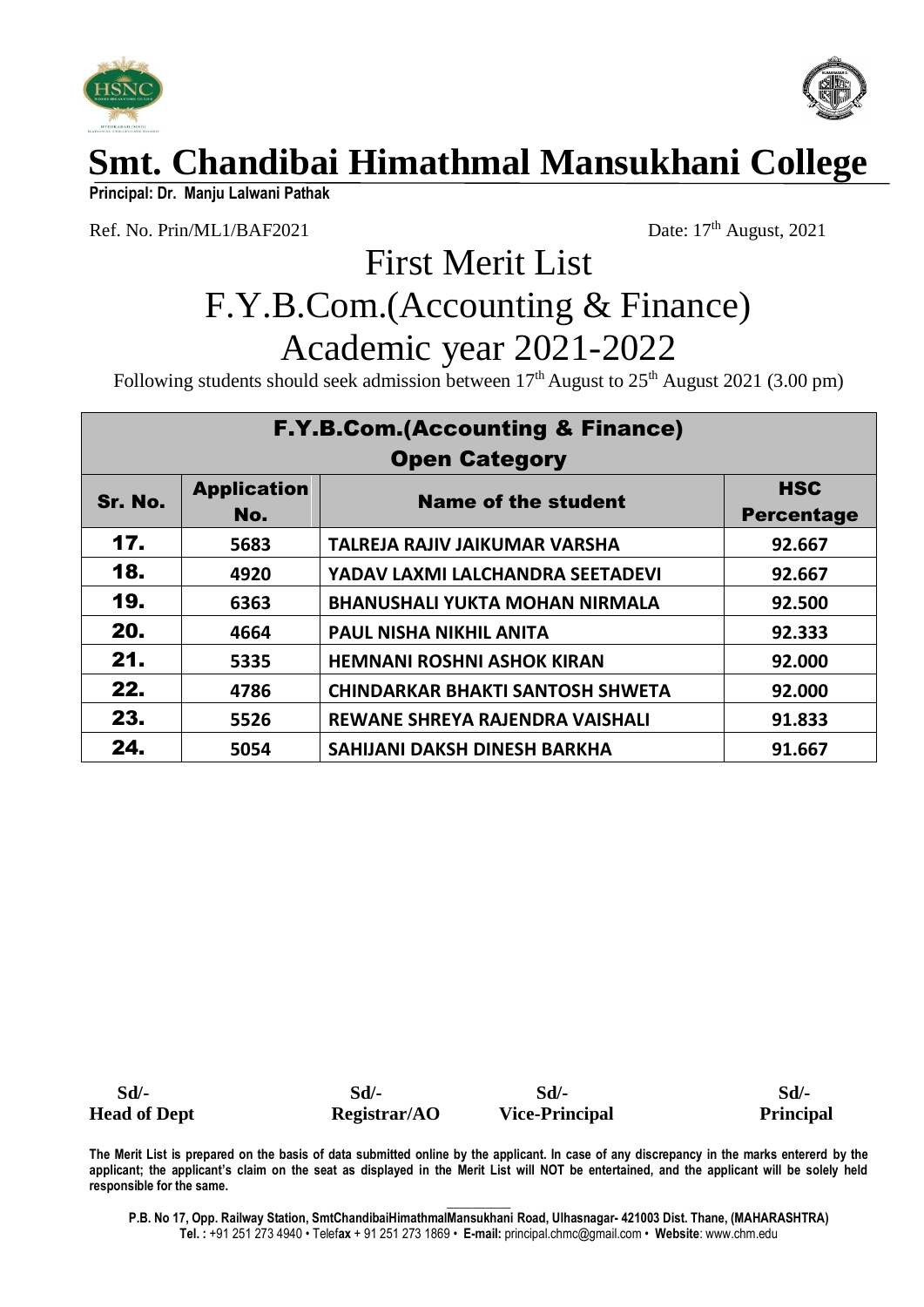



**Principal: Dr. Manju Lalwani Pathak** 

Ref. No. Prin/ML1/BAF2021 Date:  $17<sup>th</sup>$  August, 2021

# First Merit List F.Y.B.Com.(Accounting & Finance) Academic year 2021-2022

Following students should seek admission between  $17<sup>th</sup>$  August to  $25<sup>th</sup>$  August  $2021$  (3.00 pm)

| <b>F.Y.B.Com.(Accounting &amp; Finance)</b>  |                           |                                          |                                 |
|----------------------------------------------|---------------------------|------------------------------------------|---------------------------------|
| <b>Linguistic Minority (Sindhi) Category</b> |                           |                                          |                                 |
| Sr. No.                                      | <b>Application</b><br>No. | <b>Name of the student</b>               | <b>HSC</b><br><b>Percentage</b> |
| 1.                                           | 5366                      | WADHWA KASHISH MUKESH ROSHNI             | 91.500                          |
| 2.                                           | 5901                      | <b>PARYANI NISHIT MUKESH RICHA</b>       | 91.500                          |
| 3.                                           | 5057                      | <b>NARWANI DISHA</b>                     | 91.500                          |
| 4.                                           | 5267                      | <b>CHOUDHRY AANCHAL SURESH DHANWANTI</b> | 91.333                          |
| 5.                                           | 4968                      | <b>BHATIA YASH ANILKUMAR KIRTI</b>       | 91.333                          |
| 6.                                           | 5294                      | <b>MAKHIJA EKTA PAWAN BHAVNA</b>         | 91.333                          |
| 7.                                           | 5908                      | <b>BANDYAN RINKY AMIT KOMAL</b>          | 91.167                          |
| 8.                                           | 6039                      | RAMCHANDANI KHUSHBOO NARESH JAYA         | 91.167                          |
| 9.                                           | 4882                      | <b>CHABRIYA SUSHMA RAJESH SUSHILA</b>    | 91.000                          |
| 10.                                          | 6049                      | <b>VALECHA MAHEK KANAYALAL REKHA</b>     | 91.000                          |
| 11.                                          | 5894                      | LALWANI LISHA MAHESH REKHA               | 90.833                          |
| 12.                                          | 4693                      | <b>DUSEJA DIVESH KAMLESH RAVINA</b>      | 90.833                          |
| 13.                                          | 7144                      | <b>SHAHANI MUSKAN MAHESH BHAVNA</b>      | 90.833                          |
| 14.                                          | 6850                      | LALWANI KANHAIYA NARESH JAYA             | 90.833                          |
| 15.                                          | 4267                      | DHERA DARSHNA HARI JASHO                 | 90.667                          |
| 16.                                          | 5560                      | KHASTURIA KASHISH ANAND NAMRATA          | 90.333                          |

| $Sd$ /-             | Sd/-         | Sd/-                  | Sd               |
|---------------------|--------------|-----------------------|------------------|
| <b>Head of Dept</b> | Registrar/AO | <b>Vice-Principal</b> | <b>Principal</b> |

**The Merit List is prepared on the basis of data submitted online by the applicant. In case of any discrepancy in the marks entererd by the applicant; the applicant's claim on the seat as displayed in the Merit List will NOT be entertained, and the applicant will be solely held responsible for the same.**

**\_\_\_\_\_\_\_\_\_\_ P.B. No 17, Opp. Railway Station, SmtChandibaiHimathmalMansukhani Road, Ulhasnagar- 421003 Dist. Thane, (MAHARASHTRA) Tel. :** +91 251 273 4940 • Telef**ax** + 91 251 273 1869 • **E-mail:** principal.chmc@gmail.com • **Website**[: www.chm.edu](http://www.chm.edu/)